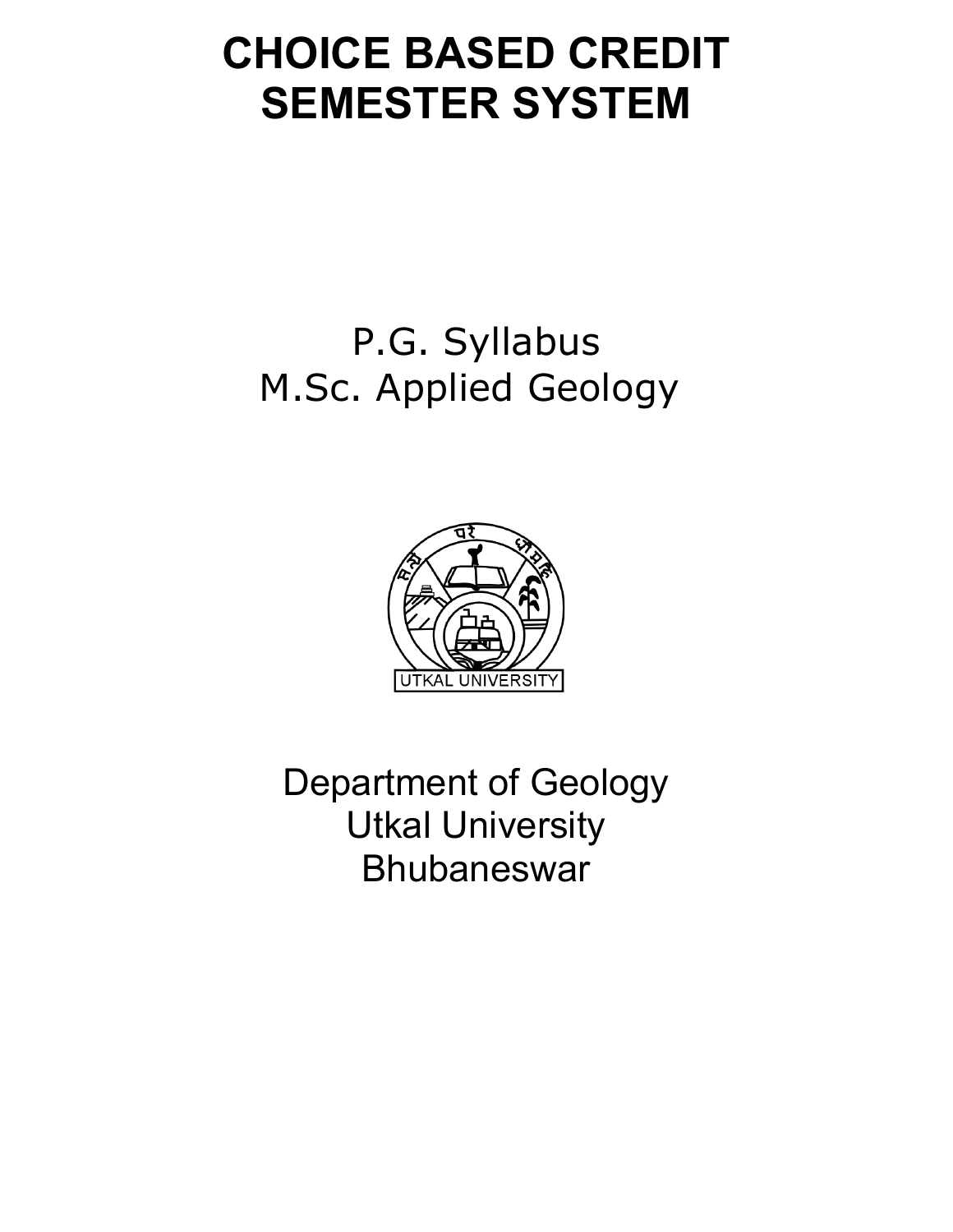# **UTKAL UNIVERSITY M.Sc. APPLIED GEOLOGY (EXAMINATION) SEMESTER CHOICE BASED CREDIT SYSTEM**

**Examination Schedule** 1<sup>st</sup> Semester-December/January

2 nd Semester-May/June

3 rd Semester- December/January

4 th Semester-May/June

- 1. Candidates with at least  $2<sup>nd</sup>$  class honours in Geology are eligible to apply for admission in to the course. The course is of two years duration comprising four Semesters of Theory and practical. Each theory paper carries 100 marks out of which the internal marks will be 20% of the total that is 20 marks. The duration of the theory examination will be 3 hours. Practical papers will be of 100 marks and the duration of examination will be 6 hours.
- 2. The First Semester will start with the beginning of the academic session after the admission into the said course as per the University schedule.
- 3. Normally examination for First and Third Semesters will be completed between December-January and Examinations for Second and Fourth Semesters will be completed between May-June of the academic session. If for any reason(s) Semester Examinations could not be conducted as per schedule, both Semester (Theory and Practical) examinations of the session will be conducted at the end of the academic session of that year.
- 4. The Semester system of Examination will have internal valuation for theory papers. Practical papers will be examined by one internal examiner and one external examiner. If necessary the practical examination may be extended to the next day.
- 5. Seminar presentation in each academic session will carry 15 marks which will be taken into consideration in one Practical examination of the session. The seminar marks shall be given by three teachers of the department selected by The Teacher's Council at the beginning of the Semester. The marks shall be forwarded to the examiners (Internal and External) with the signature of all the three Teachers and counter signature of the Head of the Department at the time of Practical Examination.
- 6. In order to be eligible to appear the University Examination, attendance will be taken into account as per University Rules. The attendance will be calculated every month by the Department and the students are to collect information from the office.
- 7. A candidate, if so desires, will get one chance only to repeat in one or more paper(s) of any Semester with in a period of one year of the said Semester examination.
- 8. In the fourth Semester there will be Elective papers (A/B/C/D) out of which the students may choose any one out of the four Electives.
- 9. The practical paper 4AGLCE4 will carry 100 marks and corresponds to three theory papers. The Paper 4AGLCE5 is a project work (Industrial training / Dissertation work) carrying 100 marks.
- 10. If any student fails to complete the Project Report due to some on avoidable reasons, he/she may have to choose one of the Elective Theories in lieu of Project Report. The Theories are :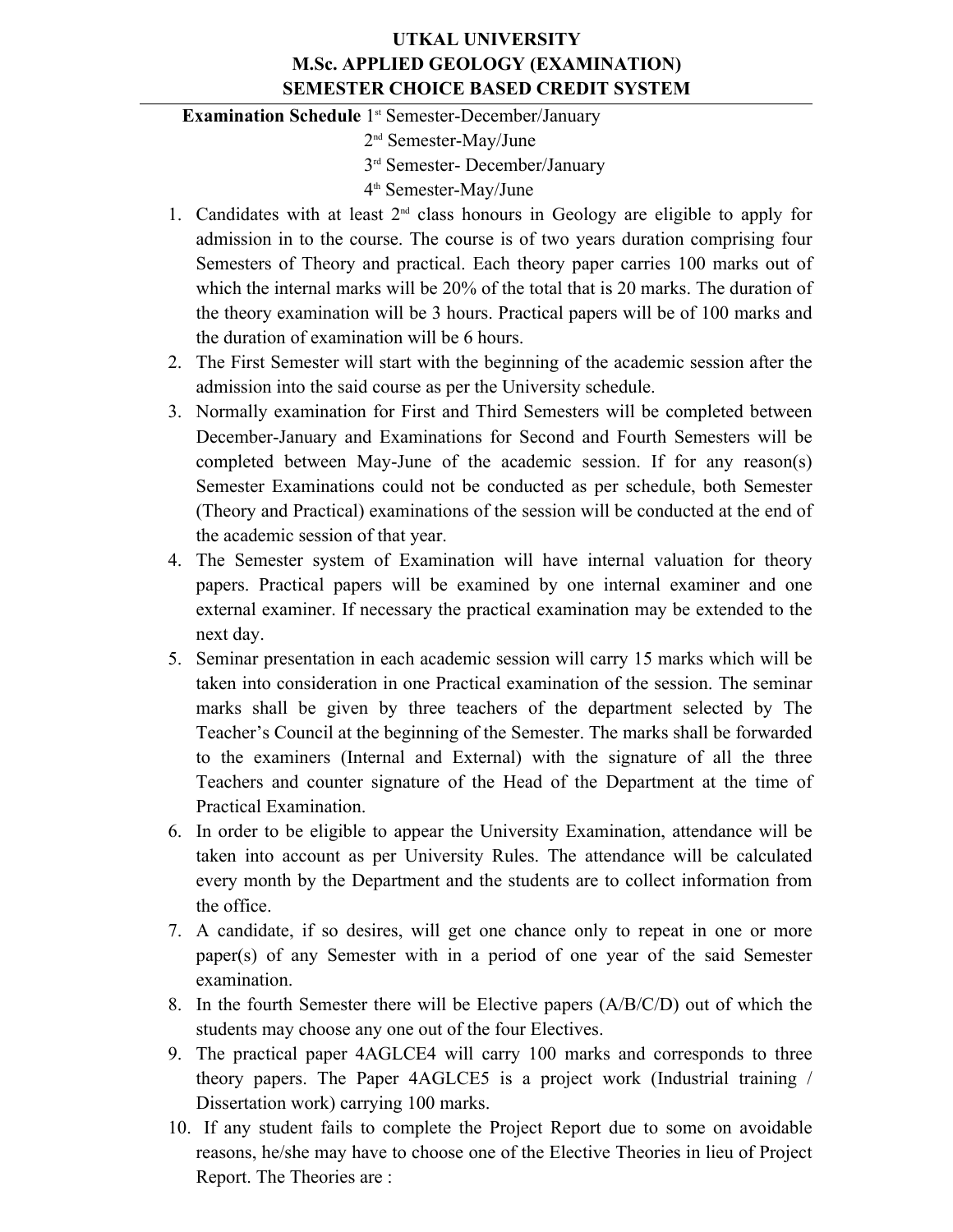- a) Mineral Resource Development
- b) Environmental Science
- 11. In each Semester the students are required to undergo a Field Training programme for a period of 15 days. The students are to deposit a requisite fee towards the field training programme at the time of admission.

# **Core paper (Compulsory)**

| Theory/   | Paper No. | Title of the course                | Credit         | Marks |
|-----------|-----------|------------------------------------|----------------|-------|
| Practical |           |                                    |                |       |
| Theory    | 1AGLC1    | Crystallography, Mineralogy and    | $\overline{4}$ | 100   |
|           |           | Mineral optics                     |                |       |
| Theory    | 1AGLC2    | Mineral deposits                   | $\overline{4}$ | 100   |
| Theory    | 1AGLC3    | Applied Economic Geology, Mineral  | $\overline{4}$ | 100   |
|           |           | economics and Remote Sensing       |                |       |
| Practical | 1AGLC4    | Practicals corresponding to Theory | 6              | 100   |
|           |           | Paper 1AGLC1                       |                |       |
| Practical | 1AGLC5    | Practicals corresponding to Theory | 6              | 100   |
|           |           | Paper 1AGLC2 and 1AGLC3            |                |       |
|           |           | Total                              | 24             | 500   |

# **Ist Semester**

# **2nd Semester**

| Theory/   | Paper No. | Title of the course                  | Credit         | <b>Marks</b> |
|-----------|-----------|--------------------------------------|----------------|--------------|
| Practical |           |                                      |                |              |
| Theory    | 2AGLC1    | Igneous petrology, Sedimentary       | $\overline{4}$ | 100          |
|           |           | petrology and Basin analysis         |                |              |
| Theory    | 2AGLC2    | Metamorphic petrology and Applied    | $\overline{4}$ | 100          |
|           |           | Geochemistry                         |                |              |
| Theory    | 2AGLC3    | Applied hydrogeology and Engineering | $\overline{4}$ | 100          |
|           |           | geology                              |                |              |
| Practical | 2AGLC4    | Practicals corresponding to Theory   | 6              | 100          |
|           |           | Paper 2AGLC1, Seminar                |                |              |
| Practical | 2AGLC5    | Practicals corresponding to Theory   | 6              | 100          |
|           |           | Paper 2AGLC2 and 2AGLC3, Field       |                |              |
|           |           | report                               |                |              |
|           |           | Total                                | 24             | 500          |

# **3rd Semester**

| Theory/   | Paper No. | Title of the course                 | Credit         | Marks |
|-----------|-----------|-------------------------------------|----------------|-------|
| Practical |           |                                     |                |       |
| Theory    | 3AGLC1    | Structural geology, Geodynamics and | $\overline{4}$ | 100   |
|           |           | Geomorphology                       |                |       |
| Theory    | 3AGLC2    | Paleontology, Applied               | 4              | 100   |
|           |           | Micropaleontology & Geological      |                |       |
|           |           | Oceanography                        |                |       |
| Theory    | 3AGLC3    | Stratigraphy, Palaeogeography and   | 4              | 100   |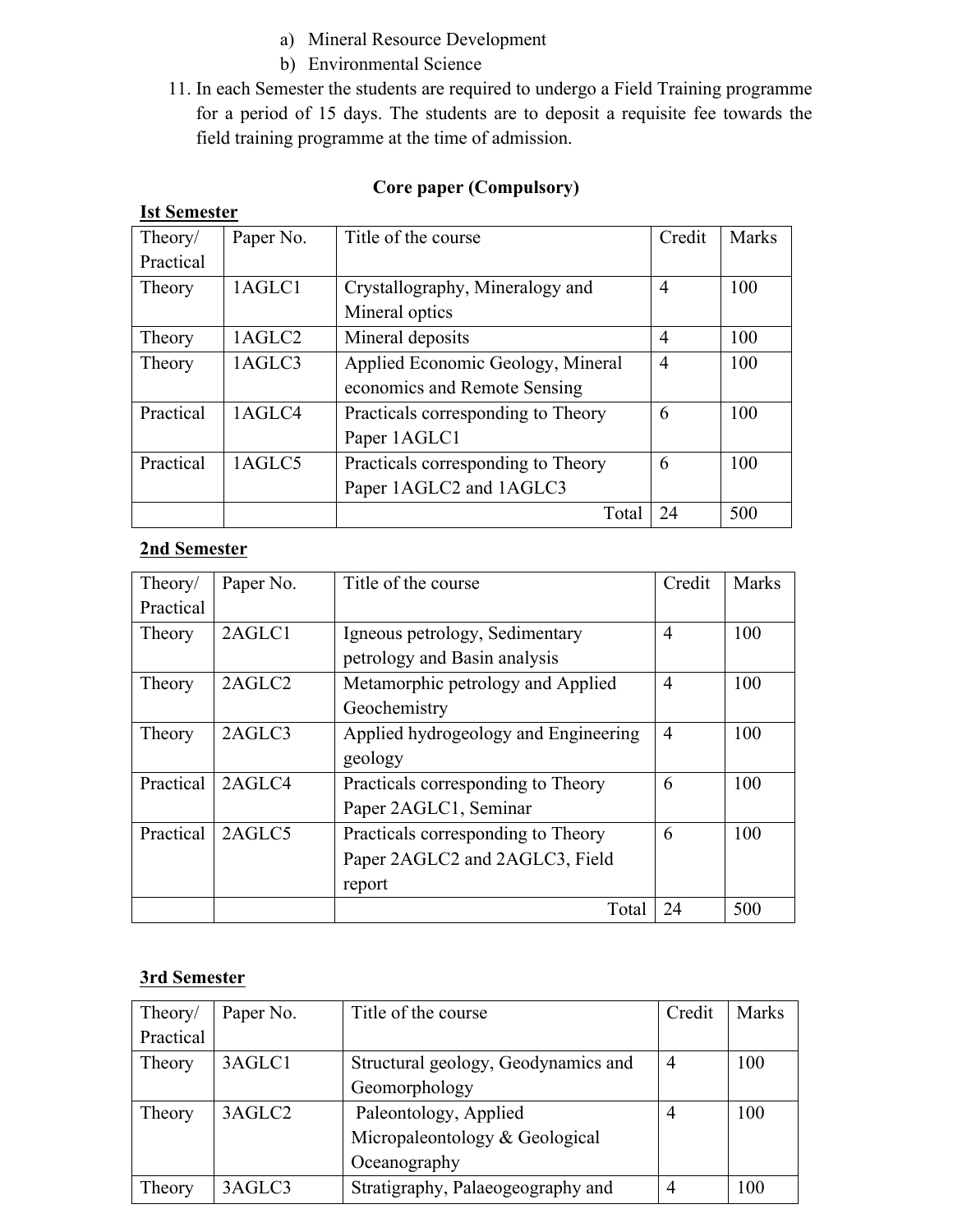|           |        | <b>Quaternary Geology</b>          |             |           |
|-----------|--------|------------------------------------|-------------|-----------|
| Theory    | 3AGLC4 | a) Geostatistics and Computer      | $2 + 2$     | $50 + 50$ |
|           |        | application in Geology             |             |           |
|           |        | b) Environmental geology, Medical  |             |           |
|           |        | geology and Disaster management    |             |           |
| Practical | 3AGLC5 | Practicals corresponding to Theory | $\mathbf b$ | 100       |
|           |        | Papers                             |             |           |
|           |        | Total                              |             | 500       |

# **4th Semester**

| <b>Core Elective papers (Special papers)</b> |
|----------------------------------------------|
|----------------------------------------------|

| Theory/   | Paper No. | Title of the course                       | Credit         | <b>Marks</b> |
|-----------|-----------|-------------------------------------------|----------------|--------------|
| Practical |           |                                           |                |              |
| Theory    | 4AGLCE1   | Elective A/B/C/D                          | $\overline{4}$ | 100          |
| Theory    | 4AGLCE2   | Elective A/B/C/D                          | $\overline{4}$ | 100          |
| Theory    | 4AGLCE3   | Elective A/B/C/D                          | $\overline{4}$ | 100          |
| Practical | 4AGLCE4   | Practicals corresponding to Theory        | 6              | 100          |
|           |           | Paper 4AGLCE1 and 4AGLCE2,                |                |              |
|           |           | Seminar, Field report                     |                |              |
| Project   | 4AGLCE5   | Project/Dissertation (external /Internal) | 6              | 100          |
|           |           | Total                                     | 24             | 500          |
|           |           |                                           |                |              |

| <b>Elective A</b> : Ore Geology                               |
|---------------------------------------------------------------|
| <b>Elective B</b> : Applied Hydrogeology and Water Management |
| <b>Elective C</b> : Fuel Geology and Sedimentary Petrology    |
| <b>Elective D</b> : Remote Sensing and GIS                    |

The students opting for core elective on any one of the subjects A/B/C/D have to prepare a project on the basis of the work done in the field/laboratory for at least 2 weeks. The concerned student has to present his/her findings before the Teachers council and shall be evaluated by the Board of three internal examiners appointed by the Board of studies / Vice Chancellor. The viva shall be held by an external examiner appointed by the Board of Studies / Vice Chancellor.

The distribution of marks is as follows:

- 1. Report writing : 40
- 2. Presentation : 30
- 3. Viva Voce : 30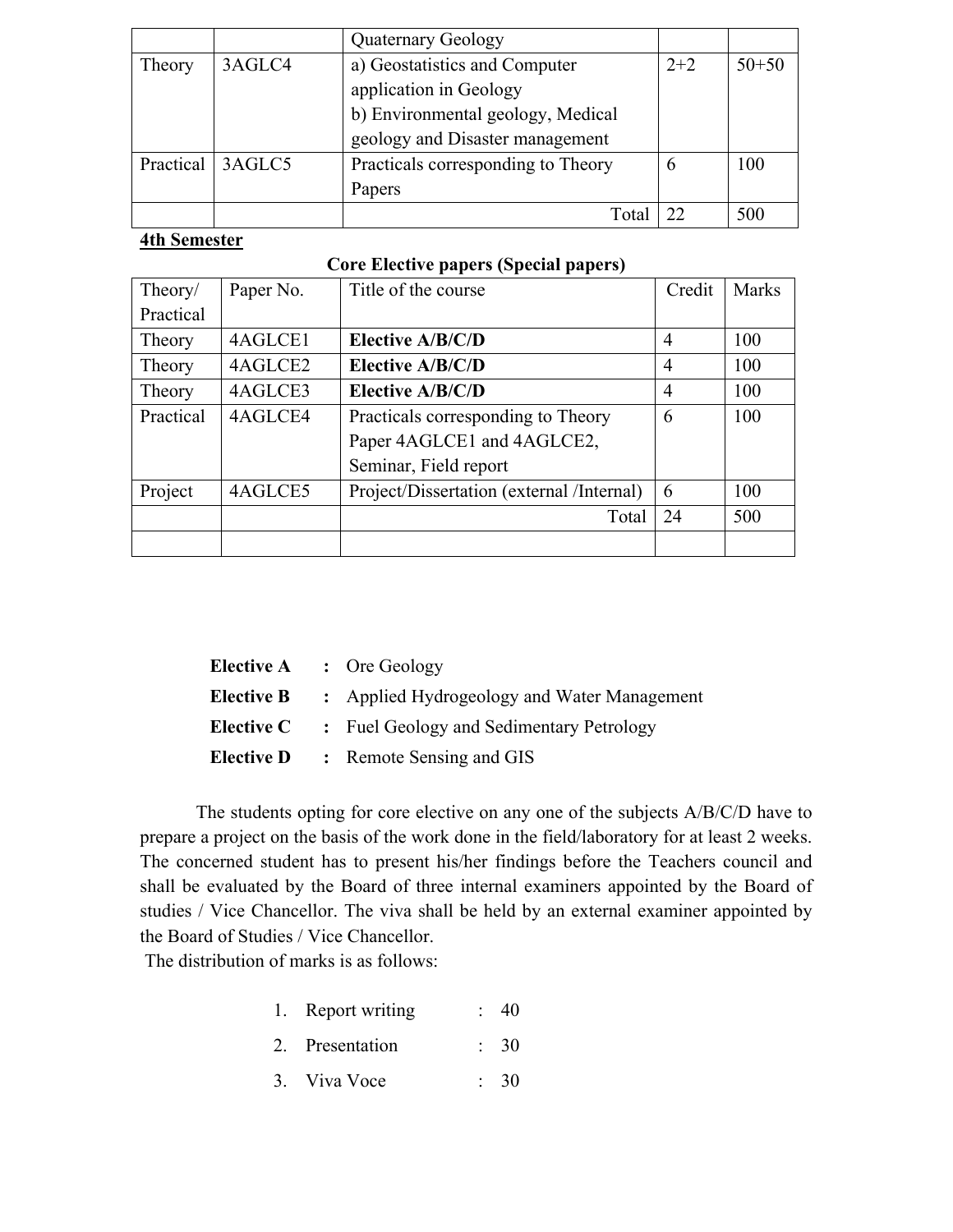# **DETAILED SYLLABUS**

## **1st semester**

# **1AGLC1: Crystallography, Mineralogy and Mineral optics: 100 Marks & 4 Credits**

| Unit           | <b>Broad Division</b> | Detail syllabus                                                                 | Credit | <b>Marks</b> |
|----------------|-----------------------|---------------------------------------------------------------------------------|--------|--------------|
|                | Crystallography       | Concept of lattice network, Bravais lattices, X-ray study of crystals, Crystal  | 1      | 25           |
|                |                       | projection, Derivation of 32 classes by Hermann Mauguin system of crystal       |        |              |
|                |                       | notation, Study of 4/m 3/m, 4 3m, 2/m 3, 4/m 2/m 2/m, 6/m 2/m 2/m 6 2 2,        |        |              |
|                |                       | 32 2/m 2/m 2/m, 2/m and 1 classes 3 2/m,, Crystal imperfections.                |        |              |
| Ш              | Mineralogy - I        | Structural classification of silicates, Physico-chemical and optical properties |        | 25           |
|                |                       | and occurrence of Silicate Mineral groups- Felspar, Felspathoid, Olivine,       |        |              |
|                |                       | Garnet, Pyroxene, Amphibole, Mica and Silica groups                             |        |              |
| $\mathbf{III}$ | Mineralogy - II       | Physico-chemical and optical properties and occurrence of Non-silicate          |        | 25           |
|                |                       | mineral groups- Native elements, Oxides, Carbonates, Sulphides, Phosphates      |        |              |
|                |                       | and Halides                                                                     |        |              |
| IV             | Mineral optics        | Snell's law, Isotropism and anisotropism, double refraction, birefringence,     |        | 25           |
|                |                       | interference colour, interference figure (uniaxial and biaxial). Extinction     |        |              |
|                |                       | angle, pleochroism, twinning, dispersion                                        |        |              |

### **1AGLC2: Mineral Deposits: 100 Marks & 4 Credits**

| Unit           | <b>Broad Division</b> | Detail syllabus                                                                               | Credit         | Marks |
|----------------|-----------------------|-----------------------------------------------------------------------------------------------|----------------|-------|
|                | Processes of          | Processes of formation of mineral deposits- magmatic concentration,                           | 1              | 25    |
|                | Formation             | hydrothermal, sedimentary, residual and mechanical concentration,                             |                |       |
|                |                       | Oxidation and Supergene enrichment, syngenetic remobilization, submarine                      |                |       |
|                |                       | volcanic exhalation. Classification of mineral deposits, Controls of ore                      |                |       |
|                |                       | localization.                                                                                 |                |       |
| $\mathbf{II}$  | Ore deposits          | Mineralogy, Mode of occurrence, Origin and Indian distribution of the                         | 1              | 25    |
|                |                       | following ore deposits-Iron, Manganese, Chromium, Copper, Lead and Zinc,                      |                |       |
|                |                       | Gold and Aluminium.                                                                           |                |       |
| $\mathbf{III}$ | Industrial            | Minerals/Rocks used in cement, refractories, ceramics and fertilizer                          | 1              | 25    |
|                | mineral               | industries. Mode of occurrence, Genesis and Indian distribution of the                        |                |       |
|                | deposits              | following Industrial minerals - Mica, Asbestos, Graphite, Gypsum. Important                   |                |       |
|                |                       | industrial mineral deposits of India, Precious and Semi precious minerals-                    |                |       |
|                |                       | types and characteristics                                                                     |                |       |
| IV             | <b>Fuel Geology</b>   | Coal and Petroleum - their characters, mode of occurrence, Genesis and                        | $\overline{1}$ | 25    |
|                |                       | Indian distribution, Important coal and petroleum deposits of India,                          |                |       |
|                |                       | Radioactive mineral deposits of India, Macroscopic and Microscopic                            |                |       |
|                |                       | constituent of coal, Coal bed methane                                                         |                |       |
|                |                       | 1AGLC3: Applied Economic Geology, Mineral economics and Remote Sensing: 100 Marks & 4 Credits |                |       |
| Unit           | <b>Broad Division</b> | Detail syllabus                                                                               | Credit         | Marks |
|                | Applied               | Mineral Exploration: Principles, Geological exploration, Earth's gravity and $\vert$ 1        |                | 25    |
|                | Economic              | magnetism, Geophysical exploration (Gravity, Magnetic, Electrical, seismic                    |                |       |
|                | Geology - I           | and radioactive), Geochemical exploration (path finder and indicator                          |                |       |
|                |                       | elements, dispersion patterns, geochemical anomaly, analytical methods and                    |                |       |
|                |                       | interpretation of soil, water, air, plant and rock and Geobotanical                           |                |       |
|                |                       | exploration. Mining Methods, Characters of ore minerals under reflected                       |                |       |
|                |                       | light,                                                                                        |                |       |
| $\mathbf{H}$   | Applied               | Strategic, essential, critical minerals, renewable and non-renewable                          |                | 25    |

|              |                          | light,                                                                        |    |
|--------------|--------------------------|-------------------------------------------------------------------------------|----|
| $\mathbf{H}$ | Applied                  | Strategic, essential, critical minerals, renewable and non-renewable          | 25 |
|              | Economic                 | resources, National Mineral Policy, laws of sea, sustainable mineral          |    |
|              | Geology - II             | development, sampling, assaying, ore reserve calculation                      |    |
| Ш            | <b>Remote Sensing</b>    | Air-borne remote sensing: Concepts and principles of aerial photography,      | 25 |
|              | $\overline{\phantom{0}}$ | Aerial photographs - Types, Scale, Stereoscopy, Photo mosaics, Photo          |    |
|              |                          | elements and photo interpretation                                             |    |
| IV           | <b>Remote Sensing</b>    | Space - borne remote sensing : Principles, Sensors, Orbits, False colour      | 25 |
|              | - 11                     | composite, Interpretation of satellite imagery, Introduction to Digital image |    |
|              |                          | processing, Digital Elevation Model, Indian remote sensing satellites,        |    |
|              |                          | Applications of remote sensing in landform and land use mapping, Structural   |    |
|              |                          | mapping, Mineral and Groundwater exploration, Elementary ideas on             |    |
|              |                          | Geographic Information System and Global Positioning System                   |    |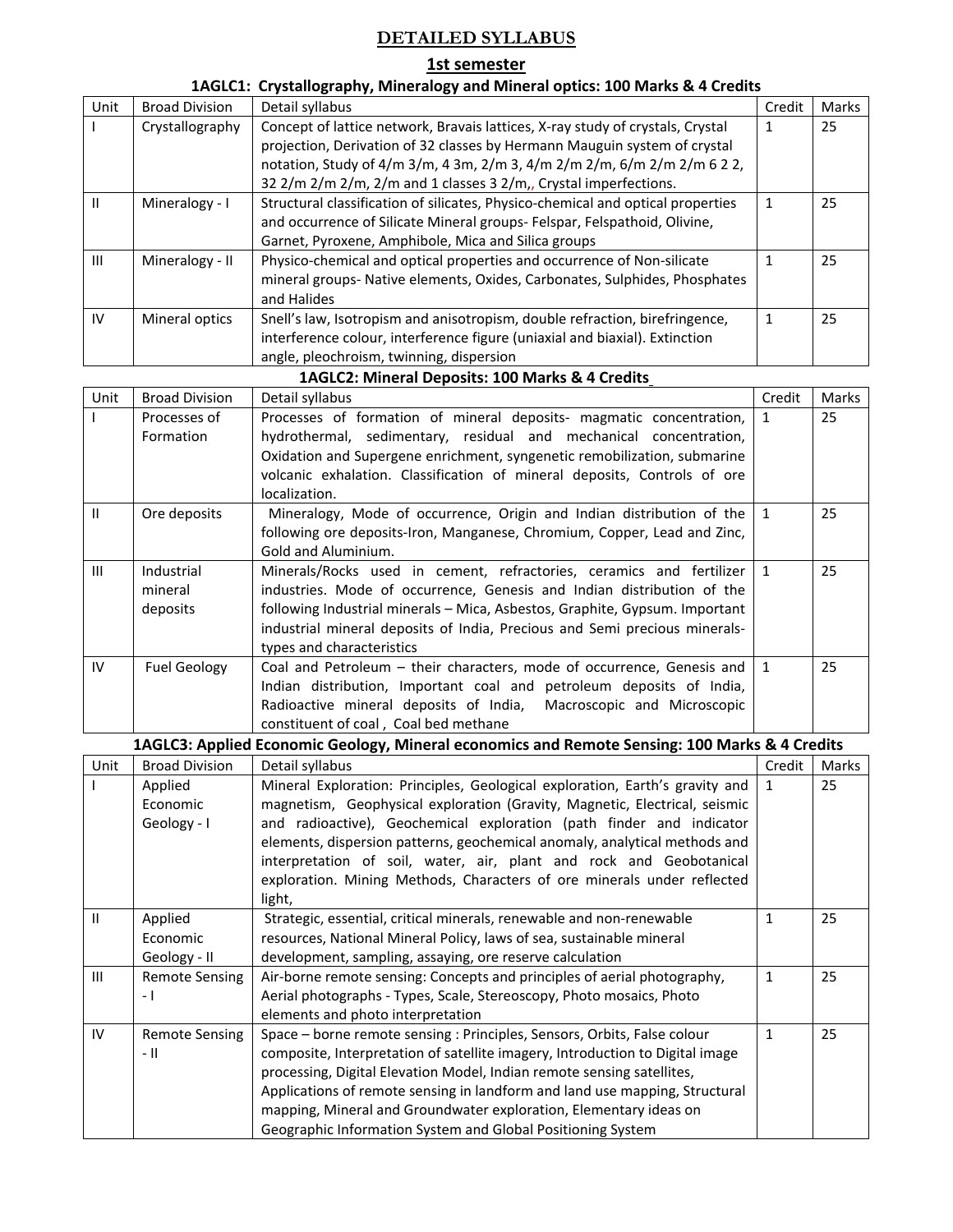#### **1AGLC4: Practicals corresponding to Theory Paper 1AGLC1: 100 Marks & 6 Credits**

| <b>Broad Division</b> | Detailed syllabus                                                                           | Marks   |
|-----------------------|---------------------------------------------------------------------------------------------|---------|
| Crystallography       | Identification of crystal models as per theory, Stereographic Projection of crystals, Axial | 20      |
|                       | ratio determination.                                                                        |         |
| Mineralogy            | Megascopic and Microscopic identification of rock forming minerals                          | 40      |
| Mineral optics        | Determination of sign of elongation, Extinction angle, scheme of pleochroism, Order of      | 20      |
|                       | interference colours, Optic sign determination by interference figure.                      |         |
| <b>Others</b>         | Lab. Records and vivavoce                                                                   | $10+10$ |

#### **1AGLC5: Practicals corresponding to Theory Paper 1AGLC2 and 1AGLC3: 100 Marks & 6 Credits**

| <b>Broad Division</b> | Detailed syllabus                                                                          | Marks |
|-----------------------|--------------------------------------------------------------------------------------------|-------|
| Metallic deposits     | Megascopic identification of metallic minerals, Microscopic identification of ore minerals | 30    |
|                       | and their textures                                                                         |       |
| Industrial mineral    | Megascopic identification of nonmetallic minerals, Calculation of assay value and reserve  | 30    |
| deposits              |                                                                                            |       |
| <b>Remote Sensing</b> | Study and Interpretation of Aerial photo and Satellite Imageries; Mapping with GPS.        | 20    |
| <b>Others</b>         | Laboratory records and Viva voce                                                           | 20    |

# **2nd semester**

## **2AGLC1: Igneous petrology, Sedimentary petrology and Basin analysis: 100 Marks & 4 Credits**

| Unit | <b>Broad Division</b> | Detail syllabus                                                                 | Credit       | Marks |
|------|-----------------------|---------------------------------------------------------------------------------|--------------|-------|
|      | Igneous               | Concept of magma and its generation. Silicate-melt equilibrium. Phase           | 1            | 25    |
|      | Petrology - I         | diagrams - Binary: Eutectic, Peritectic and solid solution and Ternary (Ab-     |              |       |
|      |                       | An-Di) and (Ab-Or-Si) Magmatic Differentiation, Assimilation, IUGS              |              |       |
|      |                       | classification of igneous rocks                                                 |              |       |
| Ш    | Igneous               | Petrology and geotectonic evolution of granites, basalts, ophiolites,           | 1            | 25    |
|      | Petrology - II        | andesites and alkaline rocks. Petrology and Indian distribution of gabbro,      |              |       |
|      |                       | kimberlite, anorthosites, carbonatites, lamprophyres                            |              |       |
| Ш    | Sedimentary           | Texture of sedimentary rocks - size, spericity, roundness and fabric of clastic | $\mathbf{1}$ | 25    |
|      | Petrology and         | grains and their significance. Structure of sedimentary rocks - mechanical,     |              |       |
|      | Basin analysis - I    | chemical and organic and their significance. Sedimentary basins - origin and    |              |       |
|      |                       | classification of sedimentary basins in the light of geosynclinal and plate     |              |       |
|      |                       | tectonics concepts. Classification of sedimentary rocks. Classification of      |              |       |
|      |                       | sandstones and limestones.                                                      |              |       |
| IV   | Sedimentary           | Study of palaeocurrent and provenance. Sedimentary facies. Sedimentary          | 1            | 25    |
|      | Petrology and         | environments and their classification; characteristic features of fluvial and   |              |       |
|      | Basin analysis - II   | marine environments, study of heavy minerals and their significance.            |              |       |

# **2AGLC2: Metamorphic petrology and Applied Geochemistry: 100 Marks & 4 Credits**

| Unit          | <b>Broad Division</b> | Detail syllabus                                                             | Credit | Marks |
|---------------|-----------------------|-----------------------------------------------------------------------------|--------|-------|
|               | Metamorphic           | Metamorphic fabrics, Mineralogical phase rule, Concept of zones, Facies     | 1      | 25    |
|               | Petrology - I         | and Grade in Metamorphism, Metamorphic Differentiation. Metasomatism,       |        |       |
|               |                       | Granitisation, Classification of metamorphic rocks.ACF, AKF and AFM         |        |       |
|               |                       | diagrams.                                                                   |        |       |
| $\mathbf{II}$ | Metamorphic           | Progressive metamorphism of argillaceous and calcareous sediments and       | 1      | 25    |
|               | Petrology - II        | basic igneous rocks. Ocean floor metamorphism, Cataclastic metamorphism.    |        |       |
|               |                       | Paired metamorphic belts. Retrograde metamorphism, Petrology of             |        |       |
|               |                       | important metamorphic rocks - Khondalites, Charnockites                     |        |       |
| III           | Applied               | Earth in relation to the solar system, Cosmic abundance of the elements.    | 1      | 25    |
|               | Geochemistry -        | Structure and composition of the earth. Primary geochemical differentiation |        |       |
|               |                       | of the earth. Geochemical classification of elements, Isomorphism,          |        |       |
|               |                       | Polymorphism, Atomic substitution                                           |        |       |
| IV            | Applied               | Geochemical cycle, Distribution of trace and rare earth elements in igneous | 1      | 25    |
|               | Geochemistry -        | rocks, Petrography of lunar rocks and meteorites, Introduction to Isotope   |        |       |
|               |                       | Geochemistry                                                                |        |       |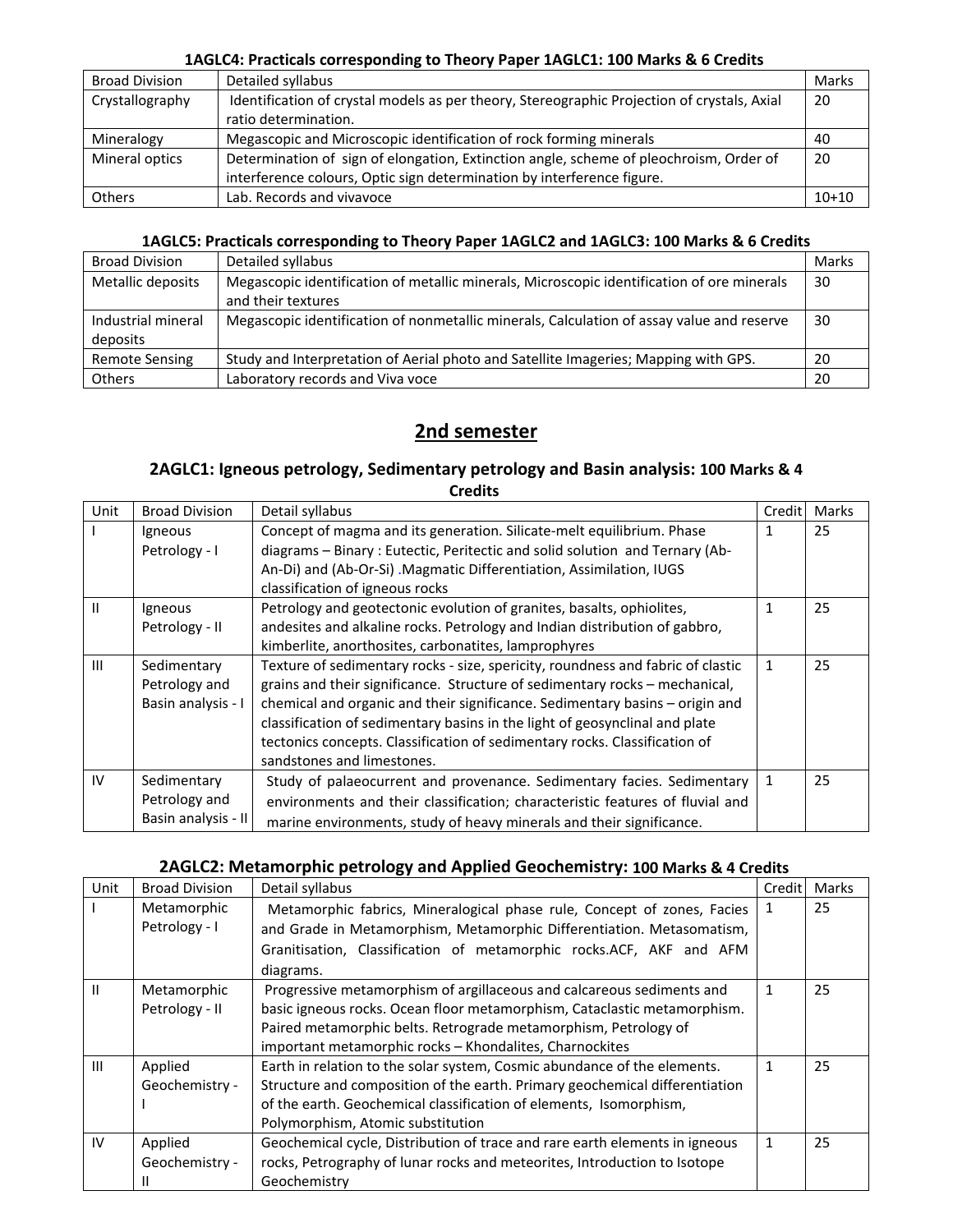### **2AGLC3: Applied hydrogeology and Engineering geology: 100 Marks & 4 Credits**

| Unit           | <b>Broad Division</b>          | Detail syllabus                                                                                                                                                                                                                                                                                                                                                                                          | Credit       | Marks |
|----------------|--------------------------------|----------------------------------------------------------------------------------------------------------------------------------------------------------------------------------------------------------------------------------------------------------------------------------------------------------------------------------------------------------------------------------------------------------|--------------|-------|
|                | Applied<br>Hydrogeology -      | Distribution of water on and within the Earth's surface; hydrologic cycle.<br>Hydrologic properties of water bearing materials- Porosity, Permeability,<br>Transmissibility, Storativity, specific yield and specific retention. Types of<br>water bearing formations- Aquifiers, Aquicludes, Aquitards and Aquifuge.<br>Classification of aquifers.                                                     | 1            | 25    |
| $\mathbf{H}$   | Applied<br>Hydrogeology -<br>Ш | Darcy's law. Pumping tests and Interpretation of test data of simple aquifer<br>situations- steady state flow of unconfined and confined aquifers.<br>Groundwater provinces, Ground water exploration- Geological, Geophysical<br>and remote sensing methods. Well drilling techniques. Quality of<br>groundwater. Saline water intrusion in coastal aquifers                                            | $\mathbf{1}$ | 25    |
| $\mathbf{III}$ | Engineering<br>Geology - I     | Site investigation techniques in engineering constructions. Engineering<br>properties of rocks- Porosity, Density, hardness, compressive strength,<br>Tensile strength, Shear strength, Modulus of deformation. Engineering<br>properties of soils- Soil moisture, Grain size distribution and classification,<br>Permeability, Shear strength, Deformation in soil. Earth quake resistant<br>structures | $\mathbf{1}$ | 25    |
| IV             | Engineering<br>Geology - II    | Building materials (road metals, building stones, concrete aggregate).<br>Landslides and stability of slopes. Geotechnical considerations in dams and<br>reservoirs and their environmental impact. Tunnels and Bridges: their<br>geological considerations. Geotechnical case studies of major dam projects-<br>Bhakra, Koyna, Hirakud and Balimela                                                     | $\mathbf{1}$ | 25    |

## **2AGLC4: Practicals corresponding to Theory Paper 2AGLC1, Seminar: 100 Marks & 6 Credits**

| <b>Broad Division</b> | Detailed syllabus                                                                       | Marks |
|-----------------------|-----------------------------------------------------------------------------------------|-------|
| Igneous Petrology     | Megascopic and microscopic petrography of igneous rocks, calculation of norm and Niggli | 30    |
|                       | values.                                                                                 |       |
| Sedimentary           | Megascopic and microscopic petrography of sedimentary rocks. Drawing of histogram,      | 35    |
| petrology and         | frequency curve and cumulative frequency curve. Determination of mean, standard         |       |
| Basin analysis        | deviation, skewness, kurtosis by graphical methods.                                     |       |
| Seminar               | Seminar marks shall be given by 3 teachers of the department selected by the Teachers   | 15    |
|                       | Council at the beginning of the Semester. The mark shall be forwarded to the            |       |
|                       | examiners(Internal and External) with the signature of all the three teachers with      |       |
|                       | countersignature of the Head of the Department at the time of the Practical examination |       |
| Others                | Laboratory records and viva voce                                                        | 20    |

## **2AGLC5: Practicals corresponding to Theory Paper 2AGLC2 and 2AGLC3, Field report: 100 Marks & 6 Credits**

| <b>Broad Division</b> | Detailed syllabus                                                                         | Marks |
|-----------------------|-------------------------------------------------------------------------------------------|-------|
| Metamorphic           | Megascopic and microscopic petrography of metamorphic rocks. ACF, AKF and AFM             | 25    |
| petrology             | diagrams.                                                                                 |       |
| Geochemistry          | Calculation of mineral formulae from chemical data                                        | 10    |
|                       |                                                                                           |       |
| Hydrogeology          | Analysis of Resistivity survey data, analysis and interpretation of bore hole logs. Water | 20    |
|                       | table contour maps, Determination of pH, conductance, total hardness of water samples,    |       |
| Engineering           | Soil study, Geological problems in dams, Tunnels and Bridges. Engineering properties of   | 15    |
| Geology               | rocks                                                                                     |       |
| Field report          | Results of the field investigation to be submitted in form of a report                    | 15    |
| <b>Others</b>         | Laboratory records and viva voce                                                          | 15    |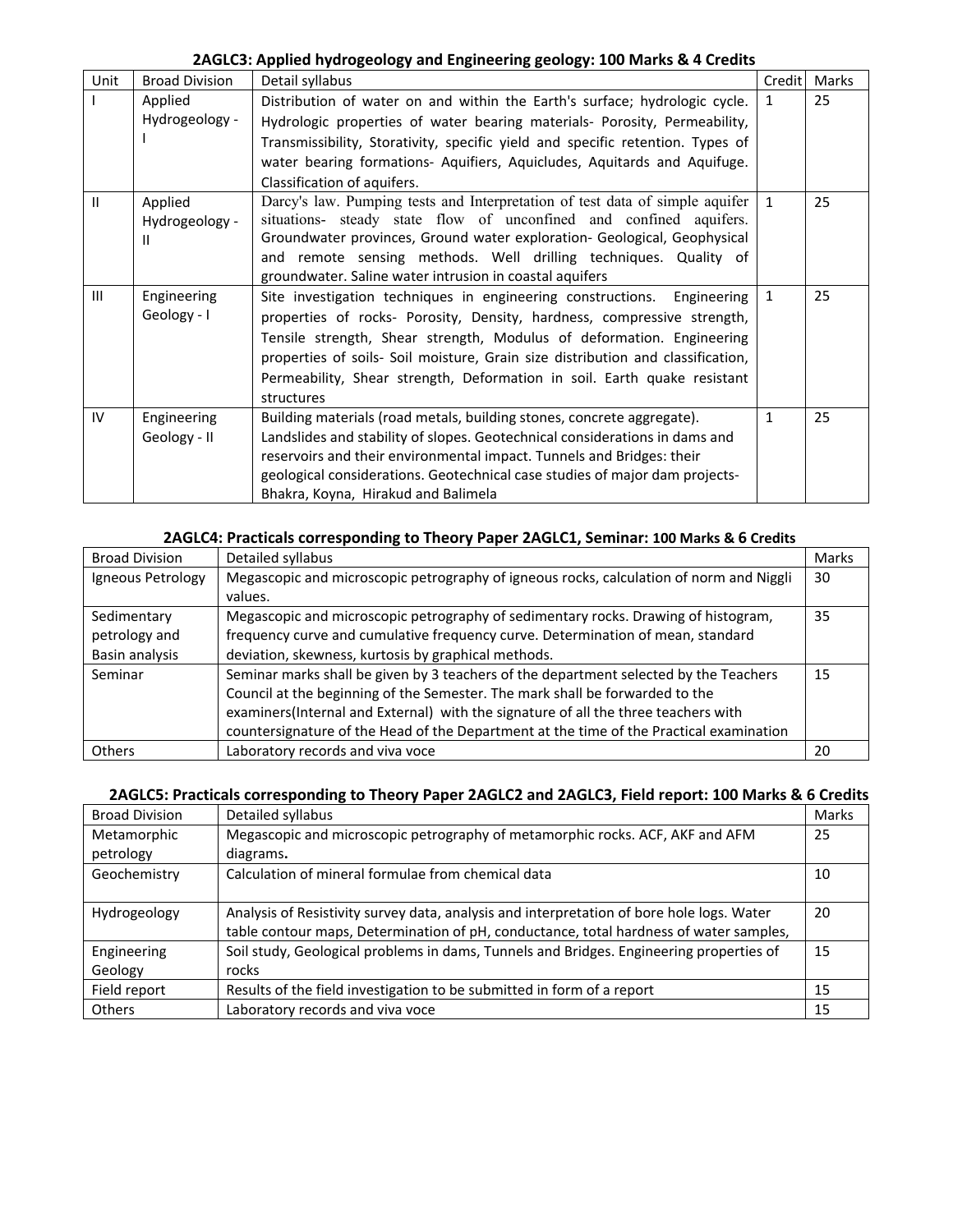# **3rd Semester**

# **3AGLC1: Structural geology, Geodynamics and Geomorphology: 100 Marks & 4 Credits**

| Unit           | <b>Broad Division</b> | Detail syllabus                                                                   | Credit | Marks |
|----------------|-----------------------|-----------------------------------------------------------------------------------|--------|-------|
|                | Structural            | Stress ellipsoid, Stress trajectories, Strain ellipsoid, Homogeneous and          |        | 25    |
|                | Geology - I           | inhomogeneous strain. Mechanism and factors of rock deformation. Planar           |        |       |
|                |                       | and linear structures and their tectonic significance. Joints and their genetic   |        |       |
|                |                       | types. Salt domes. Unconformities                                                 |        |       |
| Ш              | Structural            | Bases of fold classification. Classification of folds according to Fleuty, Ramsay |        | 25    |
|                | Geology-II            | and Turner-Weiss. Mechanism of folding. Superposition of folds. Classification    |        |       |
|                |                       | faults, Anderson and Hafner theories of faulting. Recognition of faults in the    |        |       |
|                |                       | field, Active faults and related topography                                       |        |       |
| $\mathbf{III}$ | Geodynamics           | Principles of Plate tectonics. Midoceanic ridges, Continental drift, Seafloor     |        | 25    |
|                |                       | spreading, Island arcs, Geodynamics of the Indian sub-continent, Himalayan        |        |       |
|                |                       | Orogeny.                                                                          |        |       |
| IV             | Geomorphology         | Geomorphic concepts and processes, Weathering and erosion, Erosion cycle,         |        | 25    |
|                |                       | Theories of landform development. Coastal geomorphology. Geomorphology            |        |       |
|                |                       | of India. Geomorphic mapping, Slope analysis, Drainage analysis.                  |        |       |

## **3AGLC2: Paleontology, Applied Micropaleontology & Geological Oceanography: 100 marks & 4 Credits**

| Unit          | <b>Broad Division</b> | Detail syllabus                                                                 | Credit       | Marks |
|---------------|-----------------------|---------------------------------------------------------------------------------|--------------|-------|
|               | Palaeontology -       | Fossilization Processes (Taphonomy), Modes of preservation. Study of            | 1            | 25    |
|               |                       | morphology, classification, evolution and extinction of Trilobites,             |              |       |
|               |                       | Brachiopods. Lamellibranchs, Gastropods and Cephalopods                         |              |       |
| $\mathbf{II}$ | Palaeontology -       | Study of morphology, classification and evolution of Echinoids and Corals.      |              | 25    |
|               | Ш                     | Concept of evolution. Evolution of horse, elephant and man. Evolution and       |              |       |
|               |                       | extinction of Dinosaurs; General study of fossil plants, Gondwana flora and its |              |       |
|               |                       | significance.                                                                   |              |       |
| Ш             | Applied               | Types of microfossils, their separation and preparation for study. Application  |              | 25    |
|               | Micropalaeonto        | of microfossil study in different fields with special reference to study of     |              |       |
|               | logy                  | biostratigraphy and petroleum exploration. Study of morphology,                 |              |       |
|               |                       | classification and ecology of foraminifers. Morphology of conodonts and         |              |       |
|               |                       | ostracods, Palynology                                                           |              |       |
| IV            | Geological            | Scientific Ocean floor drilling and its major accomplishments; Temperature &    | $\mathbf{1}$ | 25    |
|               | Oceanography          | Salinity distribution (Horizontal & Vertical) in Ocean waters; Dissolved gas in |              |       |
|               |                       | Sea water; Oxygen Minimum Zones and Upwelling in Oceans; Biological-            |              |       |
|               |                       | Chemical-Physical interactions in Oceans; Surface & Deep Ocean Circulations     |              |       |

# **3AGLC3: Stratigraphy, Palaeogeography and Quarternary Geology: 100 Marks & 4 Credits**

| Unit           | <b>Broad Division</b> | Detail syllabus                                                               | Credit | Marks |
|----------------|-----------------------|-------------------------------------------------------------------------------|--------|-------|
|                | Stratigraphy - I      | Principles of Stratigraphy, Stratigraphic correlation. Code of stratigraphic  |        | 25    |
|                |                       | nomenclature, Concepts of Sequence-, magneto-, seismic- and chemo-            |        |       |
|                |                       | stratigraphy. Precambrian stratigraphy of India-Distribution of Archaean.     |        |       |
|                |                       | Cuddapah and Vindhyan Group and detailed study of type areas and other        |        |       |
|                |                       | important groups (Delhi, Chhatisgarh and Kurnool).                            |        |       |
| $\mathbf{H}$   | Stratigraphy - II     | Distribution and detailed study of the type areas of Palaeozoic (Spiti and    |        | 25    |
|                |                       | Kashmir), Mesozoic (Triassic of Spiti, Jurassic of Kutch and Cretaceous of    |        |       |
|                |                       | Trichinopolly), Gondwana Supergroup : Associated flora & its Significance     |        |       |
| $\mathbf{III}$ | Stratigraphy          | Tertiary (Assam), Siwalik Group, Deccantraps, Palaeoclimatic reconstruction,  |        | 25    |
|                | and                   | Paleogeography of India during Permo-carboniferous period, Triassic, Jurassic |        |       |
|                | Palaeogeograp         | and Cretaceous Periods                                                        |        |       |
|                | hy                    |                                                                               |        |       |
| IV             | Quaternary            | Global sea level rise - past and future, Paleoclimatic reconstruction,        |        | 25    |
|                | Geology               | quaternary deposits and land forms of India. Quaternary dating methods;       |        |       |
|                |                       | Radiocarbon, Uranium Series, argon isotope; Pleistocene glaciations - Causes  |        |       |
|                |                       | and effects, OSL                                                              |        |       |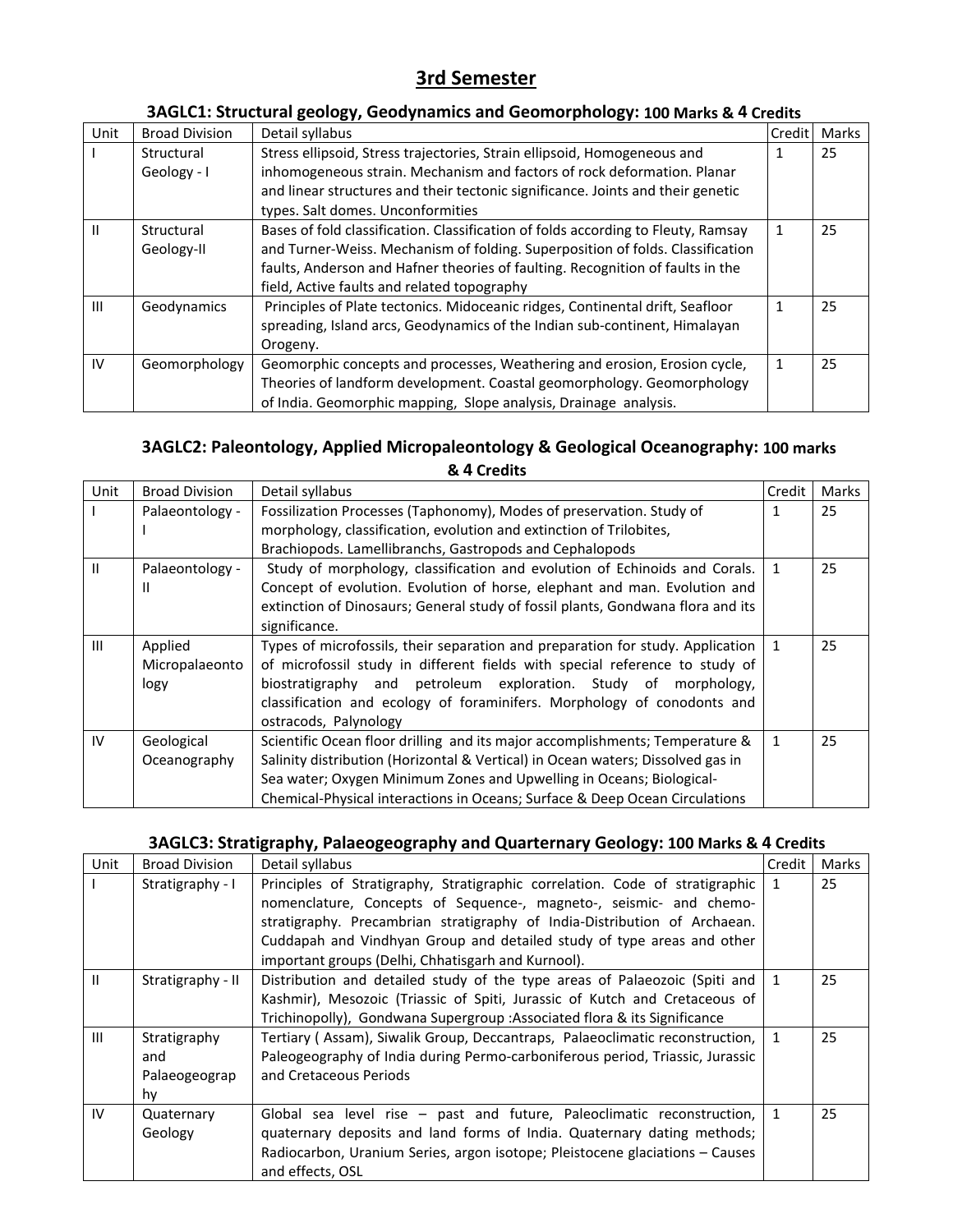# **3AGLC4: Geostatistics and Computer application in Geology, Environmental geology, Medical Geology and Disaster management: 100 Marks & 4 Credits**

| Unit | <b>Broad Division</b> | Detailed syllabus                                                               | Credit | Marks |
|------|-----------------------|---------------------------------------------------------------------------------|--------|-------|
|      | Geostatistics         | Probability - concept, laws and application. Method of sampling. Frequency      |        | 25    |
|      | and Computer          | distribution and frequency tables. Graphical representation of frequency data   |        |       |
|      | application in        | - histogram, frequency curve and cumulative frequency curve. Graphical          |        |       |
|      | Geology - II          | methods of determination of sample statistics - mean, standard deviation,       |        |       |
|      |                       | skewness and kurtosis.                                                          |        |       |
| Ш    | Geostatistics         | Normal frequency distribution. Degrees of freedom and level of significance.    |        | 25    |
|      | and Computer          | Correlation coefficient. The t-test - equality of sample means and significance |        |       |
|      | application in        | of correlation coefficient. Regression analysis. Application of computer in     |        |       |
|      | Geology - II          | solving statistical problems in geology.                                        |        |       |
| III  | Environmental         | Renewable and Non-renewable<br>resources, Conservation of mineral               | 1      | 25    |
|      | geology and           | resources, environmental impacts of mining, mineral exploitation and their      |        |       |
|      | Medical               | management, sustainable development of minerals, Management of solid            |        |       |
|      | geology               | wastes including mining wastes, Fly ash, Radioactive wastes; Environmental      |        |       |
|      |                       | protection-Legislative measures in India                                        |        |       |
|      |                       | Problems of Fluorosis and arsenic poisoning in India – Causes and remedial      |        |       |
|      |                       | measures                                                                        |        |       |
| IV   | <b>Disaster</b>       | Disaster Management: Concepts, Earthquake, cyclones and tsunamis, floods,       | 1      | 25    |
|      | management            | landslide and their management.                                                 |        |       |

# **3AGLC5: Practicals corresponding to Theory Papers: 100 Marks & 6 Credits**

| <b>Broad Division</b> | Detailed syllabus                                                                                                                                                                                        | Marks |
|-----------------------|----------------------------------------------------------------------------------------------------------------------------------------------------------------------------------------------------------|-------|
| Structural            | Completion of outcrops. Interpretation of geological maps. Structural problems - thickness                                                                                                               | 25    |
| Geology               | and depth of strata, three-point problem, determination of true and apparent dips.                                                                                                                       |       |
|                       | Stereographic projection $-\pi$ and $\beta$ diagrams. Plotting of line and planes, problems relating                                                                                                     |       |
|                       | to true and apparent dips, plunge and pitch, angle between planes and lines.                                                                                                                             |       |
| Geomorphology         | Contouring of land forms, Toposheet studies, Slope and drainage analysis, Morphometric                                                                                                                   | 10    |
| and Geotectonics      | analysis                                                                                                                                                                                                 |       |
| Palaeontology         | Identification of animal and plant fossils as stated above. Graphic representation of their<br>stratigraphic interval. Arrangement of fossils in chronological order. Drawing and labeling<br>of fossils | 25    |
| Stratigraphy          | Stratigraphic assemblages - Identification and interpretation                                                                                                                                            | 10    |
| Geostatistics         | Related to the corresponding theory                                                                                                                                                                      | 15    |
| <b>Others</b>         | Laboratory records and Viva voce                                                                                                                                                                         | 15    |

# **4th Semester**

## **Elective A–Ore Geology 4AGLCE(A)**

#### **4AGLCE1(A): Ore Geology**

| Unit         | <b>Broad Division</b> | Detail syllabus                                                     | Credit | Marks |  |
|--------------|-----------------------|---------------------------------------------------------------------|--------|-------|--|
|              | Ore genesis-A         | Concept of mineral equilibria- homogenous and inhomogenous          |        | 25    |  |
|              |                       | Thermodynamic principles in mineral formation                       |        |       |  |
|              |                       | Phase rule and its application, phase diagrams of binary (Fe-S and  |        |       |  |
|              |                       | Cu-S) and ternary (Cu-Fe-S & Fe-Zn-s) systems. $Eh - pH$ in natural |        |       |  |
|              |                       | environment; Eh-pH relationship with respect to iron and            |        |       |  |
|              |                       | manganese in aqueous solution.                                      |        |       |  |
| $\mathbf{H}$ | Ore genesis-B         | Concepts of ore genesis: genesis related<br>magmatic,<br>to         | 1      | 25    |  |
|              |                       | hydrothermalactivity,<br>residual,<br>SEDEX,<br>sedimentation,      |        |       |  |
|              |                       | metamorphism, bacteriogenic activity                                |        |       |  |
| III          | Ore genesis-C         | Ore bearing fluids- nature, source, transportation, depositional    | 1      | 25    |  |
|              |                       | environment in terms of ion potential and Fugacity. Chloride and    |        |       |  |
|              |                       | sulphides complexes                                                 |        |       |  |
| IV           | Ore genesis-D         | Geological thermometry, Fluid inclusion studies, ore deposits       | 1      | 25    |  |
|              |                       | associated with plate boundaries.                                   |        |       |  |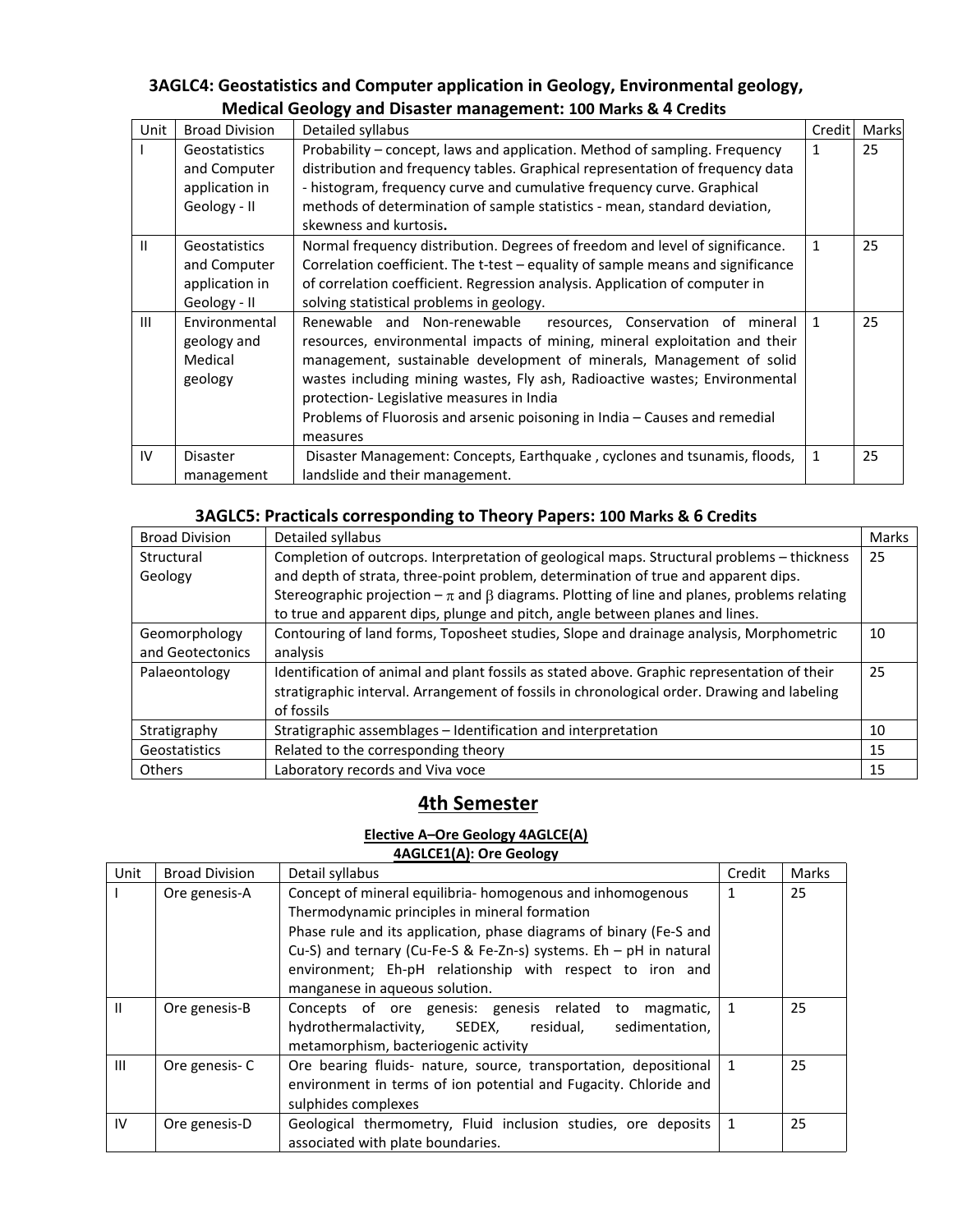#### **4AGLCE2(A): Ore Geology**

| Unit         | <b>Broad Division</b> | Detail syllabus                                                   | Credit | Marks |
|--------------|-----------------------|-------------------------------------------------------------------|--------|-------|
|              | Ore deposits-A        | Metallogenic epoch & province, Space and time distribution of ore |        | 25    |
|              |                       | deposits of India and World, Controls of ore localization,        |        |       |
|              |                       | Classification of mineral deposit.                                |        |       |
| $\mathbf{I}$ | Ore deposits-B        | Mineralogy, mode of occurrence, origin and Indian distribution of |        | 25    |
|              |                       | Fe, Mn, and Cr with special reference to Indian occurrences and   |        |       |
|              |                       | growth of industries.                                             |        |       |
| Ш            | Ore Deposits-C        | Mineralogy, mode of occurrence, origin and Indian distribution of |        | 25    |
|              |                       | Al, Cu, Pb & Zn with special reference to Indian occurrences and  |        |       |
|              |                       | growth of industries.                                             |        |       |
| IV           | Ore Deposits-D        | Mineralogy, mode of occurrence, origin and Indian distribution of |        | 25    |
|              |                       | Ni, Sn, Au and Ag                                                 |        |       |

#### **4AGLCE3(A): Ore Geology**

| Unit | <b>Broad Division</b> | Detail syllabus                                                     | Credit | Marks |
|------|-----------------------|---------------------------------------------------------------------|--------|-------|
|      | Exploration of        | Methods of surface and sub surface exploration- Geological,         |        | 25    |
|      | Ore Deposits          | geophysical, geochemical and geobotanical Sampling, assaying, ore   |        |       |
|      |                       | evaluation and reserve estimation. UNFC classification of reserves. |        |       |
| Ш    | Mineral               | Ore beneficiation, Ore beneficiation practices adopted in Fe, Mn,   |        | 25    |
|      | processing            | Al, Cr ore deposits, drilling, mining.                              |        |       |
| Ш    | Mineral               | National mineral policy, strategic, critical and essential minerals |        | 25    |
|      | Management            | with special reference to India. Laws of sea. Management of         |        |       |
|      |                       | mineral resources and sustainable mineral development.              |        |       |
| IV   | Mineral               | Ore textures and industrial application of ore microscopy.          |        | 25    |
|      | characterization      | Properties of ore minerals under ore microscope, paragenesis and    |        |       |
|      |                       | zoning.                                                             |        |       |

## **4AGLCE4(A): Ore Geology (Practical)**

| Related to | Chemical analysis of ores- Fe, Mn, Cu.                                         | 85 |  |
|------------|--------------------------------------------------------------------------------|----|--|
| Theory     | Mineralographic examination of ore minerals and etch test. Megascopic          |    |  |
| Papers     | identification of oreassemblages. Genetic and paragenetic interpretation from  |    |  |
|            | megascopic examination of ore assemblages. Reserve calculation and assay       |    |  |
|            | problems. Study of X-raydiffractogram for mineral identification. Lab. Record, |    |  |
|            | Field report and Viva voce                                                     |    |  |
|            | Seminar                                                                        | 15 |  |

#### **4AGLCE5(A): Ore Geology (Project)**

| Project work | Report writing | v | 40 |  |
|--------------|----------------|---|----|--|
|              | Presentation   |   | 30 |  |
|              | Viva Voce      |   | 30 |  |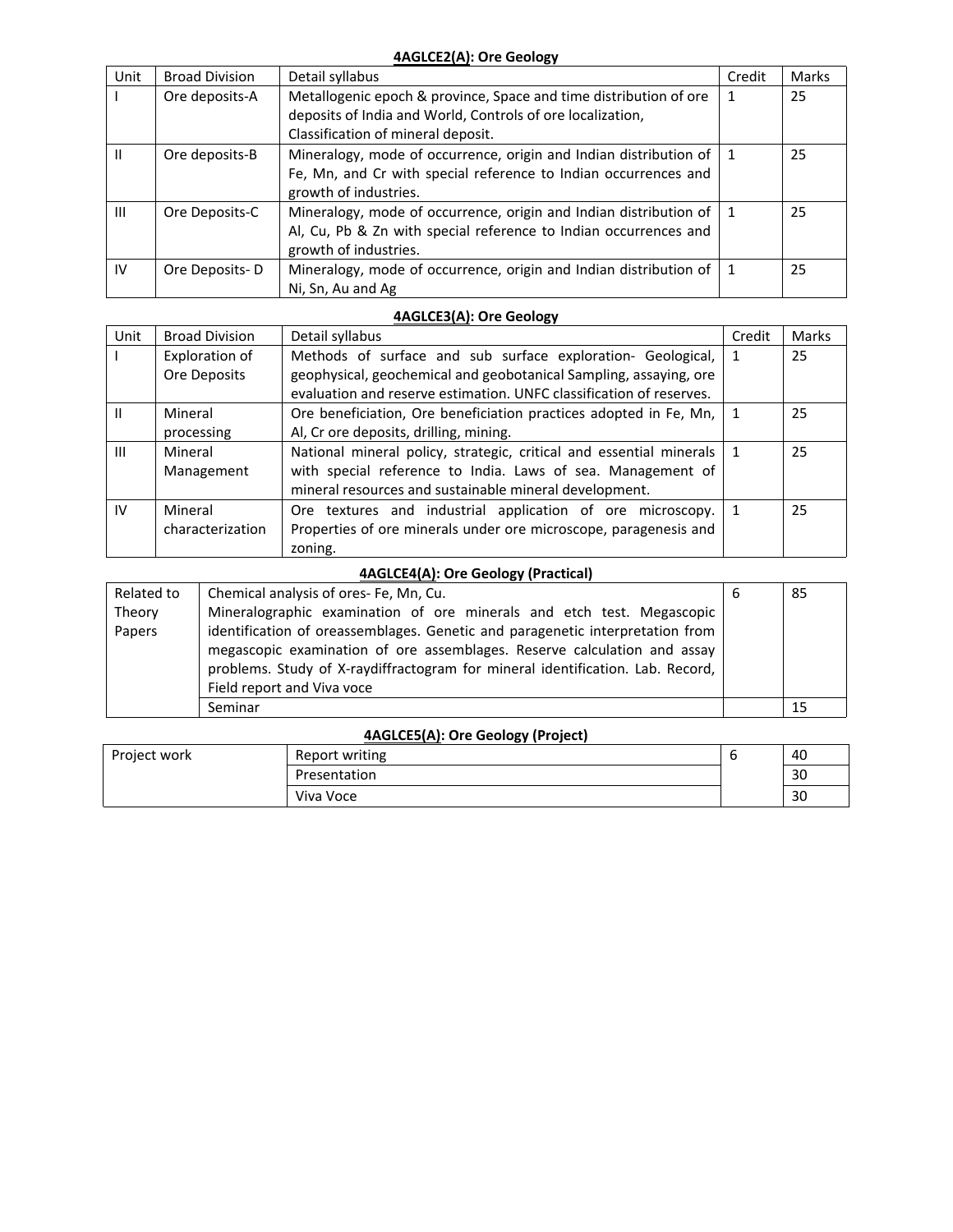### **Elective B– Applied Hydrogeology and Water Management 4AGLCE(B) 4AGLCE1(B): Applied Hydrogeology and Water Management**

| Unit           | <b>Broad Division</b> | Detail syllabus                                                        | Credit | Marks |
|----------------|-----------------------|------------------------------------------------------------------------|--------|-------|
|                | Occurrence of         | Occurrence of groundwater-vertical zonation Geological formations,     |        | 25    |
|                | groundwater           | Aquifers, springs and Thermal springs. Origin of groundwater,          |        |       |
|                |                       | Groundwater basins; Aquifer types components of hydrologic Cycle,      |        |       |
|                |                       | Hydrometeorology, Hydrographs.                                         |        |       |
| $\mathbf{H}$   | Hydrogeologi          | Groundwater properties based on storage and movement, porosity and     |        | 25    |
|                | cal properties        | permeability, Darcy's law, Transmissibility, specific yield, specific  |        |       |
|                |                       | retention, storage coefficient, specific capacity of wells. Field and  |        |       |
|                |                       | laboratory determination of porosity and hydraulic conductivity.       |        |       |
| $\mathbf{III}$ | Groundwater           | Groundwater condition in rock types crystalline - volcanic, Carbonate, |        | 25    |
|                | <b>Occurrences</b>    | lithified sediments, fluvial deposits, coastal and aeolian deposits.   |        |       |
|                | in various            | Groundwater levels and its fluctuation, water table contour maps.      |        |       |
|                | rocks                 | Elementary idea on barometric and tidal efficiencies.                  |        |       |
| <b>IV</b>      | Groundwater           | Groundwater in different rocks and geomorphic terrain. Groundwater     |        | 25    |
|                | provinces             | provinces of India and Odisha. Thermal springs of Odisha. Hydrology of |        |       |
|                |                       | arid zone and coastal zones of India.                                  |        |       |

### **4AGLCE2(B): Applied Hydrogeology and Water Management**

| Unit           | <b>Broad Division</b> | Detail syllabus                                                            | Credit | Marks |
|----------------|-----------------------|----------------------------------------------------------------------------|--------|-------|
|                | Well                  | Design and construction of wells, yield tests and selection of pumpsets.   |        | 25    |
|                | hydrolics-I           | Maintenance and development of wells.                                      |        |       |
|                | Well                  | Unidirectional and radial flow of groundwater, general groundwater         |        | 25    |
|                | hydrolics-II          | flow equations, pumping test, steady and unsteady flow, Theis, Theim,      |        |       |
|                |                       | Jacobs and Walton's equations.                                             |        |       |
| $\mathbf{III}$ | Groundwater           | Groundwater problems related to foundation work, canals, Mining and        |        | 25    |
|                | extraction            | tunnels. Problems of over-exploitation, artificial recharge and rain water |        |       |
|                | and problems          | harvesting.                                                                |        |       |
| IV             | Groundwater           | Groundwater<br>budgeting,<br>estimation, Groundwater<br>groundwater        |        | 25    |
|                | resources and         | balance, groundwater Legislation. Management of coastal aquifers of        |        |       |
|                | management            | Odisha.                                                                    |        |       |

#### **4AGLCE3(B): Applied Hydrogeology and Water Management**

| Unit           | <b>Broad Division</b> | Detail syllabus                                                                 | Credit       | Marks |
|----------------|-----------------------|---------------------------------------------------------------------------------|--------------|-------|
|                | Groundwater           | Quality of groundwater, Reporting of groundwater quality data,                  |              | 25    |
|                | quality               | Maps and diagrams, Groundwater pollution, Suitability of                        |              |       |
|                |                       | groundwater for various uses, Fluoride problem in Odisha. Fluoride              |              |       |
|                |                       | and Arsenic problems in India.                                                  |              |       |
| $\mathbf{H}$   |                       | Groundwater basin Groundwater basin management and conjuctive use, saline water | 1            | 25    |
|                | management            | intrusion into coastal aquifers.                                                |              |       |
| $\mathbf{III}$ | Groundwater           | Groundwater exploration: - Geological, Geophysical and remote                   |              | 25    |
|                | exploration           | sensing methods, preparation of hydrogeomophic and lineament                    |              |       |
|                |                       | maps and their role in interpretation of groundwater.                           |              |       |
| IV             | Pollution of          | Surface water and ground water pollution and their treatment,                   | $\mathbf{1}$ | 25    |
|                | groundwater           | Environmental impact of groundwater pollution and extraction of                 |              |       |
|                |                       | groundwater. Diseases due to various chemical constituents & trace              |              |       |
|                |                       | metals in groundwater and their mitigation measures.                            |              |       |
|                |                       | 4AGLCE4(B): Applied Hydrogeology and Water Management (Practical)               |              |       |

| Determination of pH, conductance, turbidity, IDS, D.O., acidity alkalinity, Ca, Mg, Fluoride,   6 | 85 |
|---------------------------------------------------------------------------------------------------|----|
| bicarbonate, TH., Determination of porosity and permeability. Data interpretation of resistivity  |    |
| survey. Chemical data plotting, water table contour maps. Numerical problems related to           |    |
| various hydrologic properties. Hydrogeological interpretation by Remote Sensing method.           |    |
| Seminar                                                                                           |    |

|              | 4AGLCE5(B): Applied Hydrogeology and Water Management (Project) |    |
|--------------|-----------------------------------------------------------------|----|
| Project work | Report writing                                                  | 40 |
|              | Presentation                                                    | 30 |
|              | Viva Voce                                                       | 30 |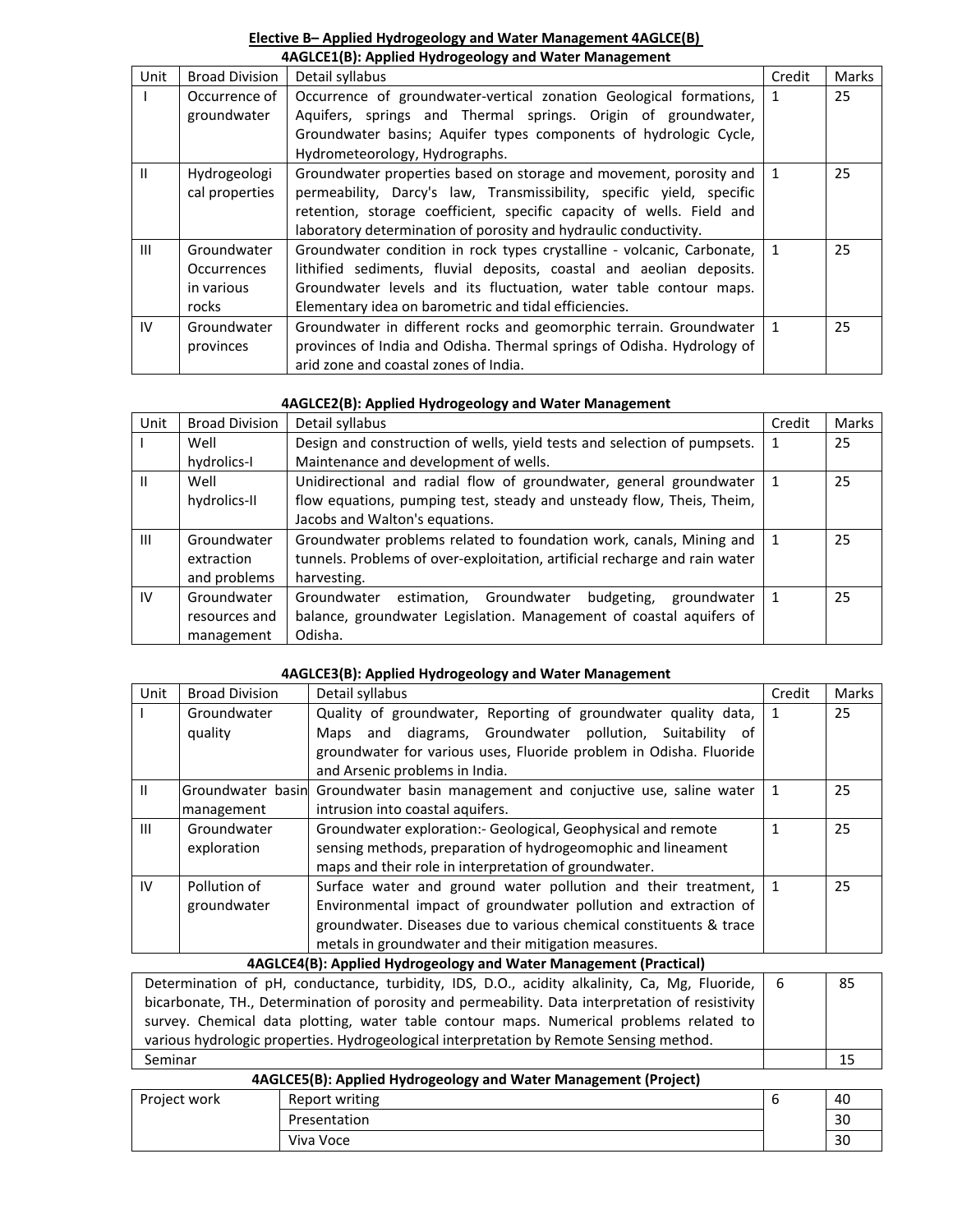### **Elective C: Fuel Geology and Sedimentary Petrology 4AGLCE1(C): Fuel Geology and Sedimentary Petrology**

| Unit           | <b>Broad Division</b> | Detail syllabus                                                                | Credit | Marks |
|----------------|-----------------------|--------------------------------------------------------------------------------|--------|-------|
|                | Coal Geology - I      | Types of coal, Origin of coal, composition of coal (chemical and maceral       | 1      | 25    |
|                |                       | composition), coal as plant debris-Lignin, protein, fats, wax etc., genetic    |        |       |
|                |                       | relationship of plant constituents H/C Vr.O/C diagram. Methods of coal         |        |       |
|                |                       | mining.                                                                        |        |       |
| $\mathbf{I}$   | Coal Geology -        | Coal petrography and its application in carbonization and hydrogenation        | 1      | 25    |
|                | Ш                     | (Liquefaction). Fires in underground mines and combating methods.              |        |       |
|                |                       | Environmental pollution due to coal mining.                                    |        |       |
| $\mathbf{III}$ | Coal Geology -        | Behavior of coal on heating-DTA and Differential Thermo gravimetric            | 1      | 25    |
|                | Ш                     | (DTG) analysis, plasticity measurement, Infrared analysis, Crossing point      |        |       |
|                |                       | temperature analysis of coal, Spontaneous combustion of coals-                 |        |       |
|                |                       | mechanism and preventive measures.                                             |        |       |
| IV             | Coal Geology -        | Geological geographical distribution of Indian coal fields, Study of           | 1      | 25    |
|                | IV                    | important coal and lignite deposits of India: Gondwana coal fields: Jharia,    |        |       |
|                |                       | Raniganj, Talchir and Ib valley coalfields, Tertiary coalfields: Coalfields of |        |       |
|                |                       | Assam & Meghalaya, Neyveli lignite deposits.                                   |        |       |
|                |                       | AAGLCE2(C): Euel Geology and Sedimentary Petrology                             |        |       |

| Unit | <b>Broad Division</b> | Detail syllabus                                                            | Credit | Marks |
|------|-----------------------|----------------------------------------------------------------------------|--------|-------|
|      | Petroleum             | Origin, migration and entrapment of Petroleum, Characteristics of source   | 1      | 25    |
|      | Geology-I             | and reservoir rocks, structural, stratigraphic and combination traps,      |        |       |
|      |                       | Techniques of Petroleum exploration.                                       |        |       |
| Ш    | Petroleum             | Geographical and geological distribution of oil and natural gas in India,  |        | 25    |
|      | Geology-II            | Study of important Onshore and offshore petroliferous basins: Assam oil    |        |       |
|      |                       | fields, Cambay basin, Krishna-Godavari basin, Cauvery basin and Bombay     |        |       |
|      |                       | High.                                                                      |        |       |
| III  | Nuclear               | Mineralogy and Geochemistry of radioactive minerals, Instrumental          |        | 25    |
|      | Geology-I             | techniques of detection and measurement of radioactivity, Radioactive      |        |       |
|      |                       | methods of exploration, Utilization of radioisotopes.                      |        |       |
| IV   | Nuclear               | Classification of Uranium deposits, Thorium resources of India. Challenges |        | 25    |
|      | Geology-II            | and Prospects of Uranium Industry, Study of important radioactive          |        |       |
|      |                       | minerals deposits in India with respect to mineralogy, mode of occurrence  |        |       |
|      |                       | and origin, Beneficiation methods, Radioactive waste management.           |        |       |

#### **4AGLCE3(C): Fuel Geology and Sedimentary Petrology**

| Unit           | <b>Broad Division</b> | Detail syllabus                                                           | Credit | Marks |
|----------------|-----------------------|---------------------------------------------------------------------------|--------|-------|
|                | Sedimentary           | Field techniques for study of Sedimentary Rocks-Mapping, palaeocurrent    |        | 25    |
|                | Petrology - I         | data collection and analysis, study of sedimentary structures, palaeo-    |        |       |
|                |                       | hydraulics, interpretation of fluvial channels.                           |        |       |
| $\mathbf{H}$   | Sedimentary           | Study of sedimentary textures and their geological significance, Heavy    |        | 25    |
|                | Petrology - II        | mineral analysis and significance, sub-surface correlation of sedimentary |        |       |
|                |                       | deposits,                                                                 |        |       |
| $\mathbf{III}$ | Sedimentary           | Preparation of Isopach and Facies maps, Sequence stratigraphy, Methods    |        | 25    |
|                | Petrology - III       | of sediment transportation by water, estimation of bed load and           |        |       |
|                |                       | suspension load. Basin classification and description, sedimentary basins |        |       |
|                |                       | formation - concepts. Sedimentary basins of India                         |        |       |
| IV             | Sedimentary           | Characteristics of provenance, classification of Sandstone, limestone,    |        | 25    |
|                | Petrology - IV        | conglomerate, Sedimentary environment and facies, Walthers Law            |        |       |

#### **4AGLCE4(C): Fuel Geology and Sedimentary Petrology (Practical)**

| Practical | Megascopic and microscopic petrography of sedimentary rocks. Rock assemblage and their   85        |    |
|-----------|----------------------------------------------------------------------------------------------------|----|
| subjects  | environmental interpretation. Modal analysis. Size analysis, Heavy mineral analysis, Palaeocurrent |    |
|           | analysis. Preparation of isopach maps, lithofacies maps. Construction of vertical sections showing |    |
|           | sedimentary cycles and their correlations.                                                         |    |
|           | Megascopic and microscopic study of coals. Proximate analysis of coals. Coal petrography, Problems |    |
|           | related to coal and petroleum                                                                      |    |
|           | Seminar                                                                                            | 15 |

| 4AGLCE5(C): Fuel Geology and Sedimentary Petrology (Project) |              |                |  |     |  |
|--------------------------------------------------------------|--------------|----------------|--|-----|--|
|                                                              | Project work | Report writing |  | -40 |  |
|                                                              |              | Presentation   |  | 30  |  |
|                                                              |              | Viva Voce      |  | 30  |  |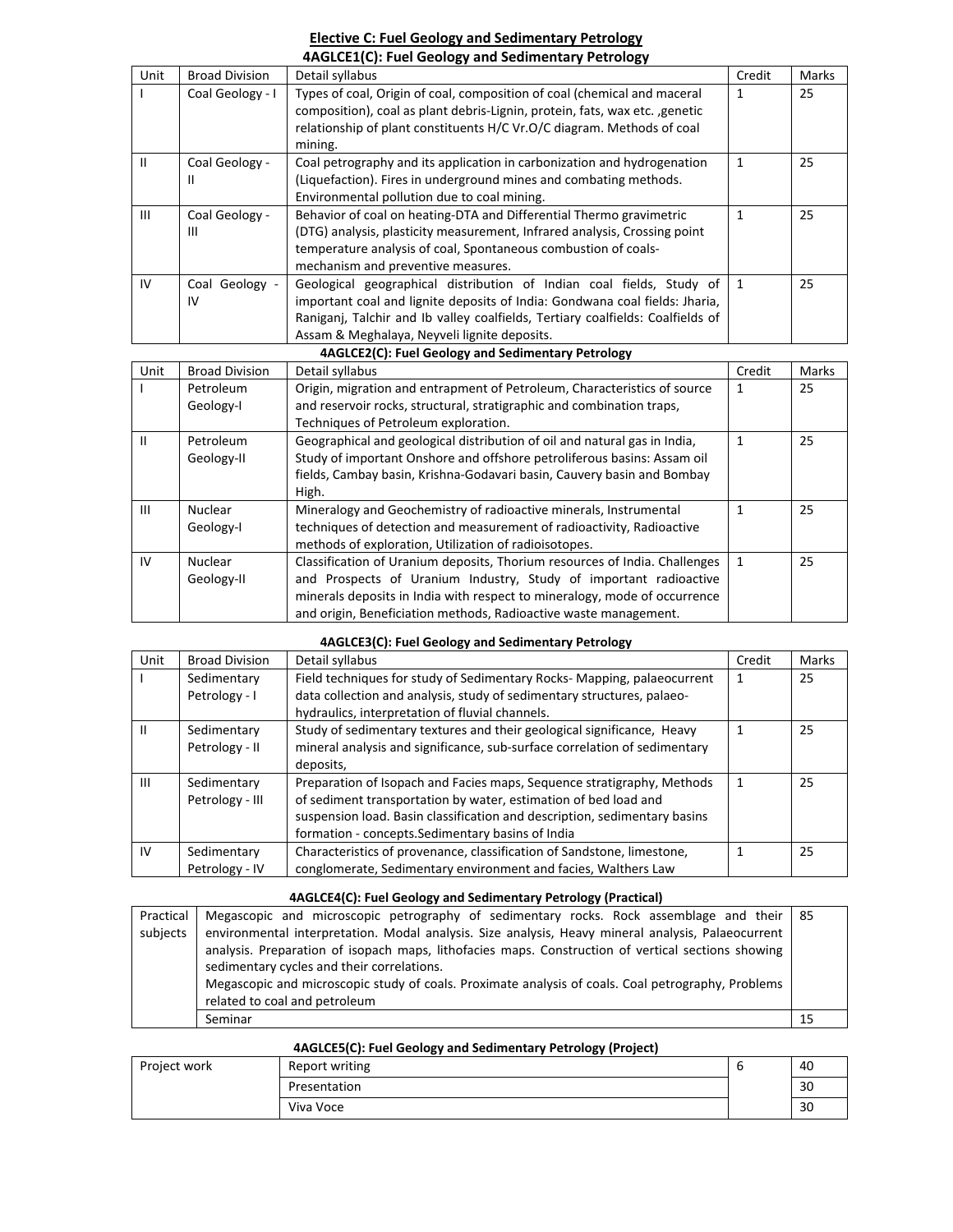#### **Elective D Remote Sensing and GIS 4AGLCE1(D): Remote Sensing and GIS**

| Unit           | <b>Broad Division</b> | Detail syllabus                                                                     | Credit | Marks |
|----------------|-----------------------|-------------------------------------------------------------------------------------|--------|-------|
|                | Principles of         | History of remote sensing, Benefits of remote sensing over conventional             |        | 25    |
|                | Remote Sensing - I    | methods of resource survey, components of remote sensing system, Global and         |        |       |
|                |                       | Indian remote sensing satellites. Electromagnetic radiation(EMR), Spectral          |        |       |
|                |                       | bands, Atmospheric interactions with EMR, Interactions of EMR with Earth's          |        |       |
|                |                       | surface materials-rocks, minerals, soils, water, vegetation.                        |        |       |
| $\mathbf{H}$   | Principles of         | Remote sensing platforms- types and uses. Sensors-fundamental properties and        |        | 25    |
|                | Remote Sensing - II   | functions. Sensor parameters- spatial, spectral, temporal and radiometric           |        |       |
|                |                       | resolution, types of sensors and basic features of different types of sensors in    |        |       |
|                |                       | different satellites-Landsat, SPOT, IRS etc.                                        |        |       |
| $\mathbf{III}$ | Aerial Remote         | Basic requirements of aerial photography, planning for photography, Factors         |        | 25    |
|                | Sensing-I             | influencing image quality, Aerial cameras, Flight direction, Flying height, Forward |        |       |
|                |                       | and lateral overlaps, Time of photography, Information recorded on aerial           |        |       |
|                |                       | photographs, preparation of photo index, Aerial mosaics.                            |        |       |
| IV             | Aerial Remote         | Principles of aerial photography, types of aerial photographs, characteristics      |        | 25    |
|                | Sensing -II           | features of aerial photography- scale, vertical exaggeration, drift and crab.       |        |       |

#### **4AGLCE2(D): Remote Sensing and GIS**

| Unit           | <b>Broad Division</b>  | Detail syllabus                                                                 | Credit | Marks |
|----------------|------------------------|---------------------------------------------------------------------------------|--------|-------|
|                | Photogrammetry         | Geometry of Aerial photographs, Stereoscopic parallax, Measuring                |        | 25    |
|                |                        | instruments-parallax bar & its use. Stereoscopy, Pseudoscopy, stereoscopic      |        |       |
|                |                        | exaggeration, Estimation of slope and dip.                                      |        |       |
| $\mathbf{II}$  | Aerial                 | Photo elements, visual image interpretation-general procedure,                  |        | 25    |
|                | Photointerpretation-   | interpretation of aerial photograph and satellite imagery, false colour         |        |       |
|                | <b>Techniques</b>      | composite (FCC), stereoscopes, conditions for stereoscopic vision, digital      |        |       |
|                |                        | image processing.                                                               |        |       |
| $\mathbf{III}$ | Aerial                 | Basic concepts of geomorphology, climatic influence on geomorphic process,      |        | 25    |
|                | Photointerpretation-   | Geomorphic cycles: Fluvial, Arid, Glacial, coastal and volcanic. Interpretation |        |       |
|                | Geomorphology          | of various landforms, Structural and tectonic landforms.                        |        |       |
| <b>IV</b>      | Aerial                 | Geotechnical analysis, Vegetation analysis, Landuse analysis, Landform          |        | 25    |
|                | Photointerpretations - | analysis, Drainage analysis, Convergence of evidence, Lithological              |        |       |
|                | Geology                | interpretation of Igneous, Sedimentary and Metamorphic rock,                    |        |       |
|                |                        | interpretation of structural features - folds, faults and unconformity.         |        |       |

#### **4AGLCE3(D): Remote Sensing and GIS**

| Unit           | <b>Broad Division</b>  | Detail syllabus                                                                 | Credit | Marks |
|----------------|------------------------|---------------------------------------------------------------------------------|--------|-------|
|                | <b>Remote Sensing</b>  | Application of remote sensing techniques in geological and geomorphological     |        | 25    |
|                | Application I          | mapping, landuse and landcover studies, terrain evaluation, mineral exploration |        |       |
|                |                        | and groundwater resources evaluation, petroleum exploration                     |        |       |
| $\mathbf{I}$   | <b>Remote Sensing</b>  | Application of remote sensing techniques in agricultural management, forest     |        | 25    |
|                | Application II         | mapping and management, irrigation and watershed management, engineering        |        |       |
|                |                        | site evaluation for dam, reservoir, tunnel and highways                         |        |       |
| $\mathbf{III}$ | <b>Remote Sensing</b>  | Application of remote sensing in environmental hazard managements-floods,       |        | 25    |
|                | <b>Application III</b> | landslide and coastal erosion, soil mapping, waste land mapping, sustainable    |        |       |
|                |                        | development studies                                                             |        |       |
| IV             | GIS and GPS            | Fundamentals of geographic information system (GIS), data structure of GIS,     |        | 25    |
|                |                        | Raster and vector data, Representation of geographical entities by raster and   |        |       |
|                |                        | vector methods. Application of GIS in various fields of geology. Elementary     |        |       |
|                |                        | knowledge on Global Positioning System(GPS)                                     |        |       |

#### **4AGLCE4(D): Remote Sensing and GIS (Practical) 6 credits and 100 marks**

Practical subjects Marking of principal points. Determination of scale. Tracing of details from aerial photos and imageries. 85 Stereoscopic test, Use of pocket and mirror stereoscopes, use of parallax bar. Measurement of heights and determination of slopes from photos. Estimation of dip of beds. Study of topographic maps to identify typical landforms. Preparation of geologic, geomorphic and land use maps from aerial photos and imageries. Characterisation of typical geologic formations of Odisha i.e. alluvial deposits, laterite deposits, Eastern Ghats, Gondwana rocks etc. Lab. Records, Field reports/Project report and viva-voce. 85 Seminar 15

| 4AGLCE5(D): Fuel Geology and Sedimentary Petrology (Project) |                |  |    |  |  |
|--------------------------------------------------------------|----------------|--|----|--|--|
| Project work                                                 | Report writing |  | 40 |  |  |
|                                                              | Presentation   |  | 30 |  |  |
|                                                              | Viva Voce      |  | 30 |  |  |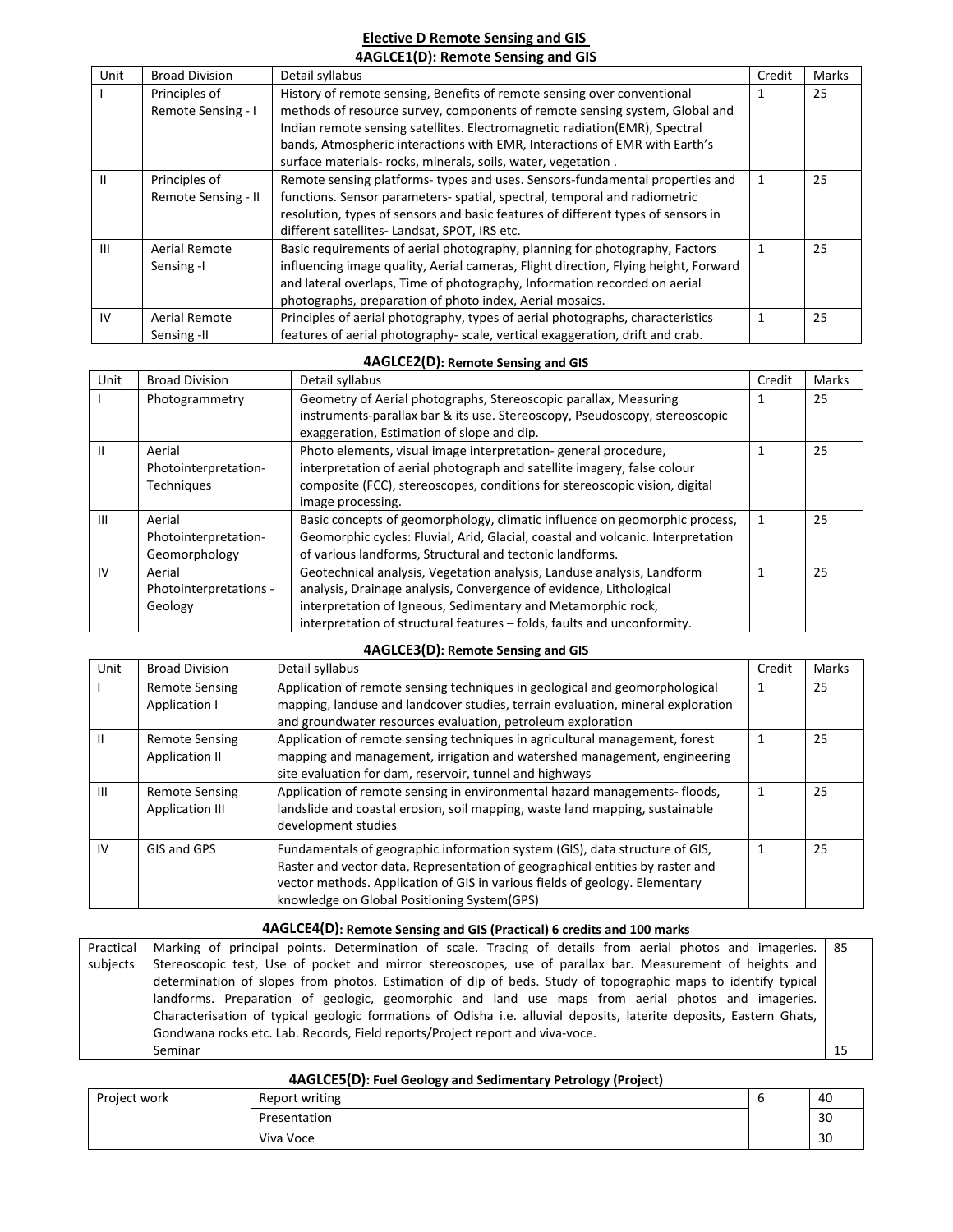# **ALLIED ELECTIVES**

# (Open to students of the Dept. as well as of Allied disciplines)

| ᆠ | 3AGLAE1 | Mineral resources of Odisha | Credit 4 | Marks 100 |
|---|---------|-----------------------------|----------|-----------|
| ∠ | 3AGLAE2 | Stratigraphy of India       | Credit 4 | Marks 100 |

#### 3AGLAE1 **- Mineral Resources of Odisha** – 4CH – 100 Marks

| Unit         | Title of the course                                                   |  |  |
|--------------|-----------------------------------------------------------------------|--|--|
| $Unit - I$   | Mineral wealth of Odisha - Identifying characteristics of minerals    |  |  |
| $Unit - II$  | Process of Formation – Magmatic concentration, Hydrothermal deposits, |  |  |
|              | Oxidation and Supergene enrichment, Residual concentration.           |  |  |
| $Unit - III$ | Use and distribution of Iron ore, Manganese ore, Chromite, Bauxite,   |  |  |
|              | Coal, Platinum                                                        |  |  |
| Unit $-IV$   | Construction materials, Limestone, Gem occurrence of Odisha, Beach    |  |  |
|              | sand deposits                                                         |  |  |

| Unit         | Title of the course                                                          |  |  |
|--------------|------------------------------------------------------------------------------|--|--|
| $Unit - I$   | Geological time scale, definition of Stratigraphy, Principle of stratigraphy |  |  |
| $Unit - II$  | Precambrian Stratigraphy of India-Cudapah, Vindhyan and Dharwar              |  |  |
|              | Supergroup                                                                   |  |  |
| Unit $-$ III | Paleozoic Stratigraphy-Study of Paleozoic (Spiti of Kashmir), Gondwana       |  |  |
|              | Supergroup                                                                   |  |  |
| Unit $-IV$   | Stratigraphy of Odisha                                                       |  |  |

## 3AGLAE2 – **Stratigraphy** – 4CH – 100 Marks